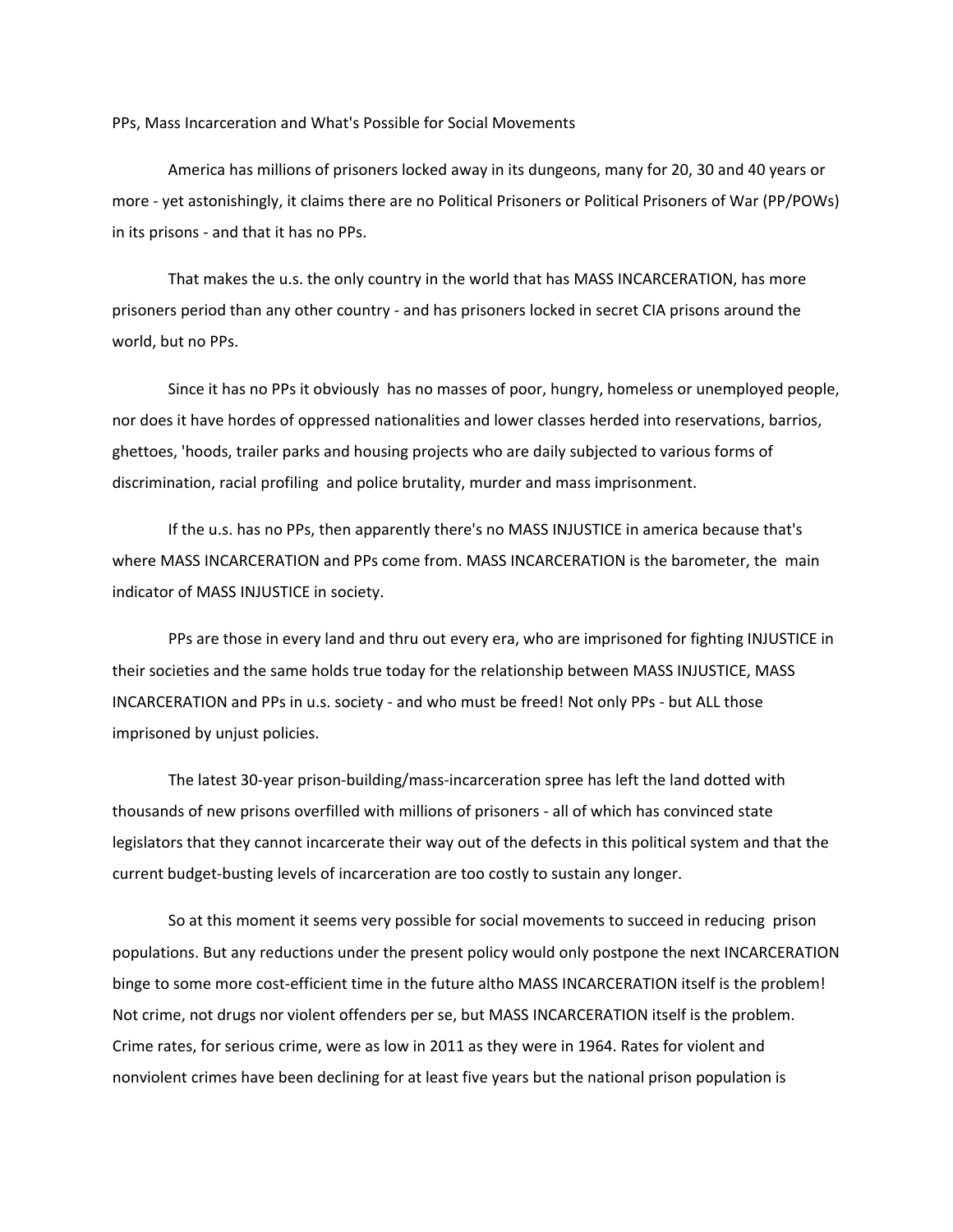functionally the same size. So it's clear that incarceration rates are "policy" driven, not "crime" driven. And history shows that america's incarceration is driven primarily by "unjust racial/class" policies.

The 1st instance of america's unjust racial policy occurred at inception with its incipient genocide against Indigenous american, theft of their land and Chattel Slavery ‐ unjust on its face ‐ became racially so when it switched to enslaving Blacks ONLY. Confinement of Indigenous americans on reservations, their captured Chiefs and Braves in military prisons and the enslaved Afrikans on plantations for 300 years was the first MASS INCARCERATION committed by the colonial nation. Every slave confined on a plantation or runaway detained in jail was a POW. So was every Indigenous american forced onto reservations or detained in military prisons ‐ as was any other person detained for resisting american genocide, enslavement, rape and robbery of their lands and nations.

The 2nd instance, which began at the end of the Civil War and continued until the 1970s, was the use of Black Codes and Jim Crow segregation laws to re‐enslave the newly freed Blacks and people of color in general thru mass imprisonment in the penal system. At the time Whites were the overwhelming majority of the nation's prison population when the percentage of Blacks in the southern prisons jumped from near zero to 33% within 5 years. Others imprisoned during the ensuing 100 year struggle against Jim Crow segregation and other racial/class oppressions were the increasing number of poor immigrants and other such agricultural and industrial workers, union organizers, war resisters, ghetto heroin addicts and the rising number of Civil Rights workers and revolutionaries of all stripes: Black Panther Party, Puerto Rican Young Lords, Anti‐imperialist Weather Underground Organization, Chicano Brown Berets, American Indian Movement, the Asian I WOR KUEN and numerous others which resulted in the defeat of Jim Crow (de jure) segregation during the mid‐'60s. By 1975, Black and other people of color made up nearly half of the 250,000 prison population. The between 1865 and 1975 produced a great number of PP/POWs, including Big Bill Haywood, Sacco and Vanzetti, Sitting Bull, Marcus Garvey, and Pedro Albizo Campus; George Jackson, Angela Davis, Marilyn Buck, Huey P. Newton, Assata Shakur and many others.

And the 3rd instance of unjust racial/class policies began around 1975, a decade after the defeat of Jim Crow (legal, not actual) segregation. In that intervening period and beyond, numerous revolutionary organizations who were fighting injustice‐‐the Black Liberation Army, FALN of Puerto Rico, American Indian Movement, Weather Underground Organization, the United Freedom Front, MOVE and others‐‐were attacked by the police who killed or imprisoned several of their members. Those imprisoned joined the ranks of other unrecognized PP/POWs already in prison. Ronald Reagan set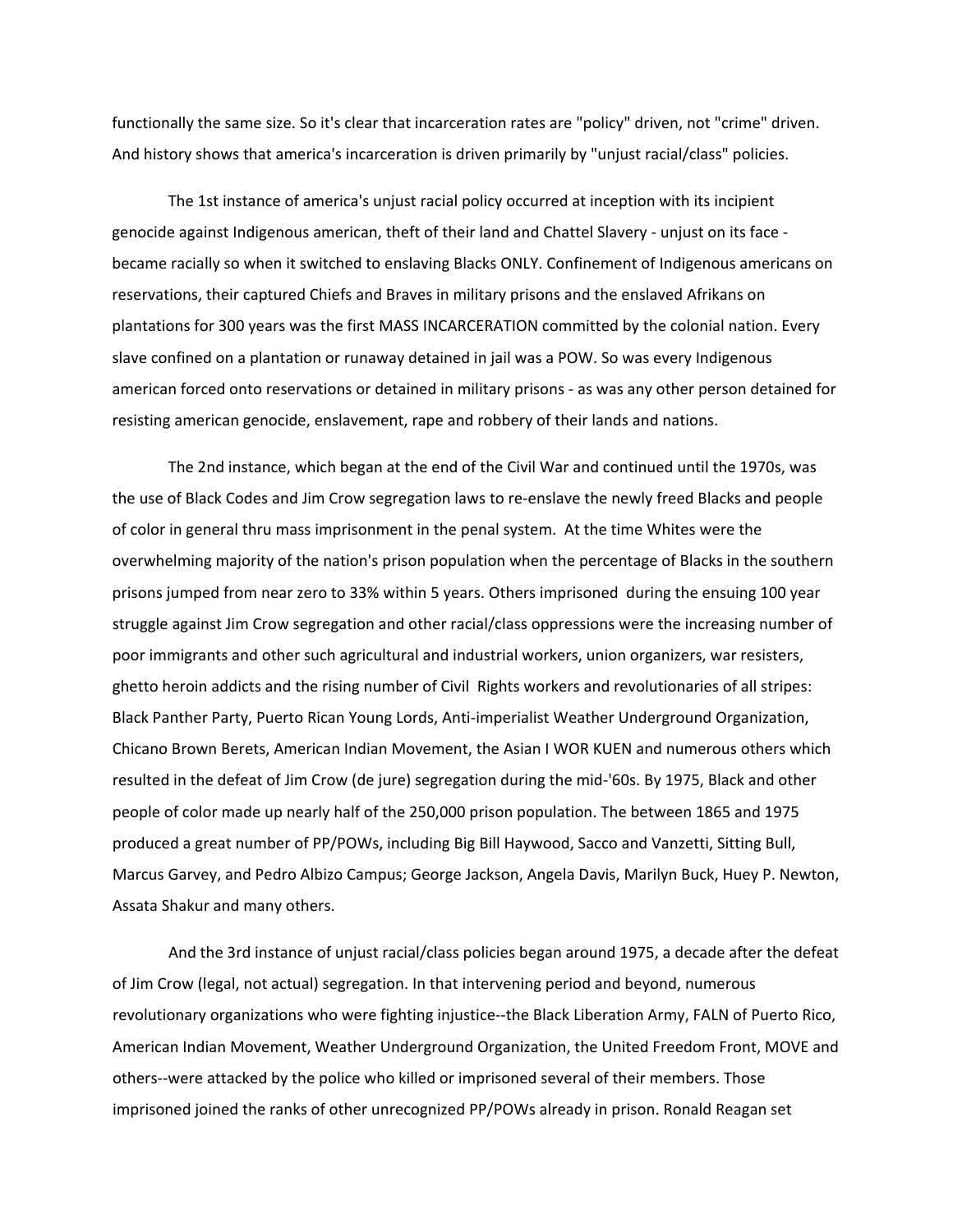widespread injustice in motion by flooding South Central L.A. with "crack" cocaine to secretly finance the Nicaraguan Contra War in the early 1980s, and incarceration rates skyrocketed. "Crack" spread quickly, devastated ghettoes nationwide and escalated the racist hypocritical War on Drugs and racial profiling schemes that mainly targeted people of color, White hippies and the poor as crime suspects and targeted communities of color for saturation with Street Crime Units to terrorize, mass imprison and paint its inhabitants with felony convictions later used to deny their right to vote, deny their right to work jobs/trades requiring certain licenses and certificates, deny the right to live in public housing, deny food stamps, deny student loans for college/trade course etc., all of which relegated felons to a permanent 2nd‐class status, exploded the prison population from 250,000 in the mid‐'70s to 2.3 million today and so aptly verified noted author Michelle Alexander's statement that: "MASS INCARCERATION is the New Jim Crow." This era produced PP/POWs Oscar Lopez Rivera, KuwasiBalagoon, Mumia Abu Jamal, David Gilbert, Leonard Peltier, Move 9, Susan Rosenberg, Carlos Alberto Torres, Tom Manning, JaanLaaman and numerous Muslim, Earth Liberation Front, Animal Liberation Front, Environmentalist and Occupy Wall Street PPs, plus SekouOdinga and the liberation of Assata Shakur followed by her political asylum in Cuba. Blacks had become the absolute majority of the prison population at about 55% but the number is even higher since approximately 5 to 10% of the Black population is hidden in under the "Hispanic" ethnic category in the census, which often omit racial designations so that the "official" percentage of Black prisoners is listed at about 45% followed by a fast growing number of Browns: Latino/as, Hispanics, Indigenous americans and Asians, with Whites declining to less than 20%.

Since america's MASS INCARCERATION is driven by unjust racial/class policies then the real solution to MASS INCARCERATION is MASS "DECARCERATION." In other words, drastic cuts to ALL prisoner's TIME, since TIME is the currency, the legal tender, the great equalizer and righter of wrongs in prison.

Many prison and human rights activists are in agreement with a position forwarded by Michelle Alexander, which calls for incarceration rates to be reset to 1980 levels, or even to the post‐Jim Crow level of the 1970s, which are levels before Ronald Reagan flooded South Central and set off the "Crack" epidemic in america. Decarceration opens the door to struggle over the life and scope of the system more generally; it can be shrunk well beyond its earlier levels! To "DECARCERATE," many activist advocate some form of time‐served plus prisoner‐age combination that automatically put a prisoner out the door when the combination adds up to a certain number. The main proposal for this strategy, advocated by POWs like Russell Maroon Shoatz, calls for 25/50 and out: that is, if a prisoner is over 50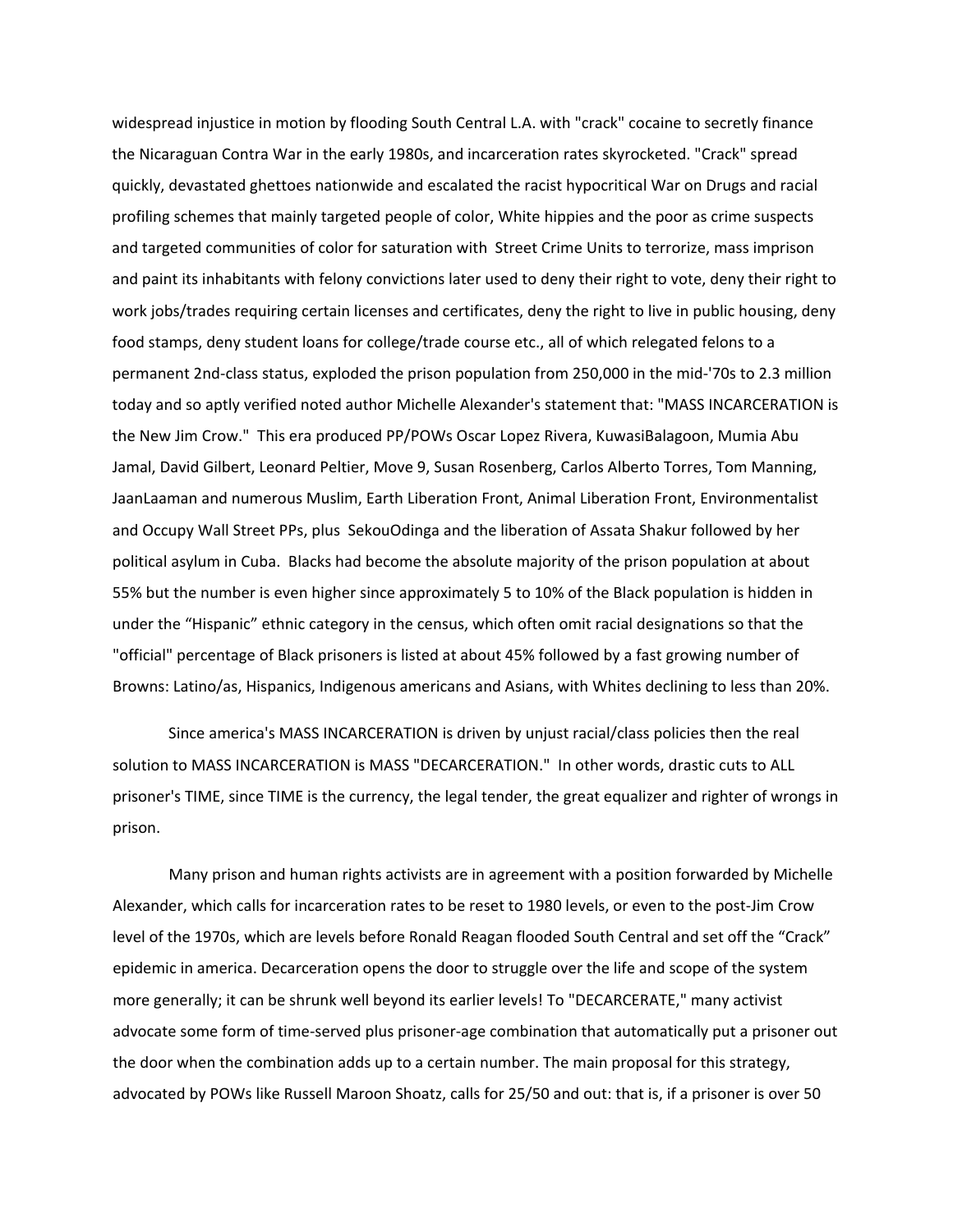and has served 25 years or more, than s s/he is "automatically out the door" or discharged immediately. This strategy will free those imprisoned by, or long held for, biased and unjust policies ‐ including many PPs as well.

Thank you for your attention ‐ and i hope we can find ways to work together in support of PPs, prison struggles and progressive movements in both our countries. Our main PP organization is The Jericho Movement at nycjericho@gmail.com. Feel free to contact them on any issue regarding solidarity work for PPs in the u.s.

i also bring you solidarity greetings from those who have been on a rolling on hunger strike in the California state prisons. They're joined in a fierce struggle to end solitary confinement, some of whom have been held in solitary 20 years or more; 20 years in conditions described by their outside representative thusly:

 "The long‐term (indeed life long) indefinite isolated solitary confinement in 7' 7" x 11' 7" concrete boxes for 22 1/2 hours per day in California's Pelican Bay and Corcoran Secure Housing Units (SHUS) is torture. It is cruel. Without phone calls, without human touch, degrading and humiliating routines, bad food, insufficient clothing, no fresh air and they NEVER see natural sunlight, terrible mattresses... without hope of ever escaping, all this most often for reasons that have nothing to do with behavior, or even disciplinary matters. This is unprecedented in the history of the United States. Isolated for life for alleged associations, for what books you read, what art you draw or for what you believe in.... this is commonplace in the California system ‐ a system which takes up more than half of California's budget."

They're also struggling against an insidious gang debriefing program that requires them to "give up" or "make up" info (i.e., "snitch") on another prisoner as their only ticket out of solitary. As expected, or designed, the program creates or greatly aggravates hostility between prison gang members and ethnic groups. In return the Hunger Strike leaders have initiated a Truce Movement among the various gangs and ethnic groups that's well worth your support and worth emulation by other states. To find out how you can support the California Prisons' Hunger Striker contact their outside representatives at:

> Anne Weills and Carole Travis Siegel and Yee 499 14th St. Suite 300 Oakland, CA 94612